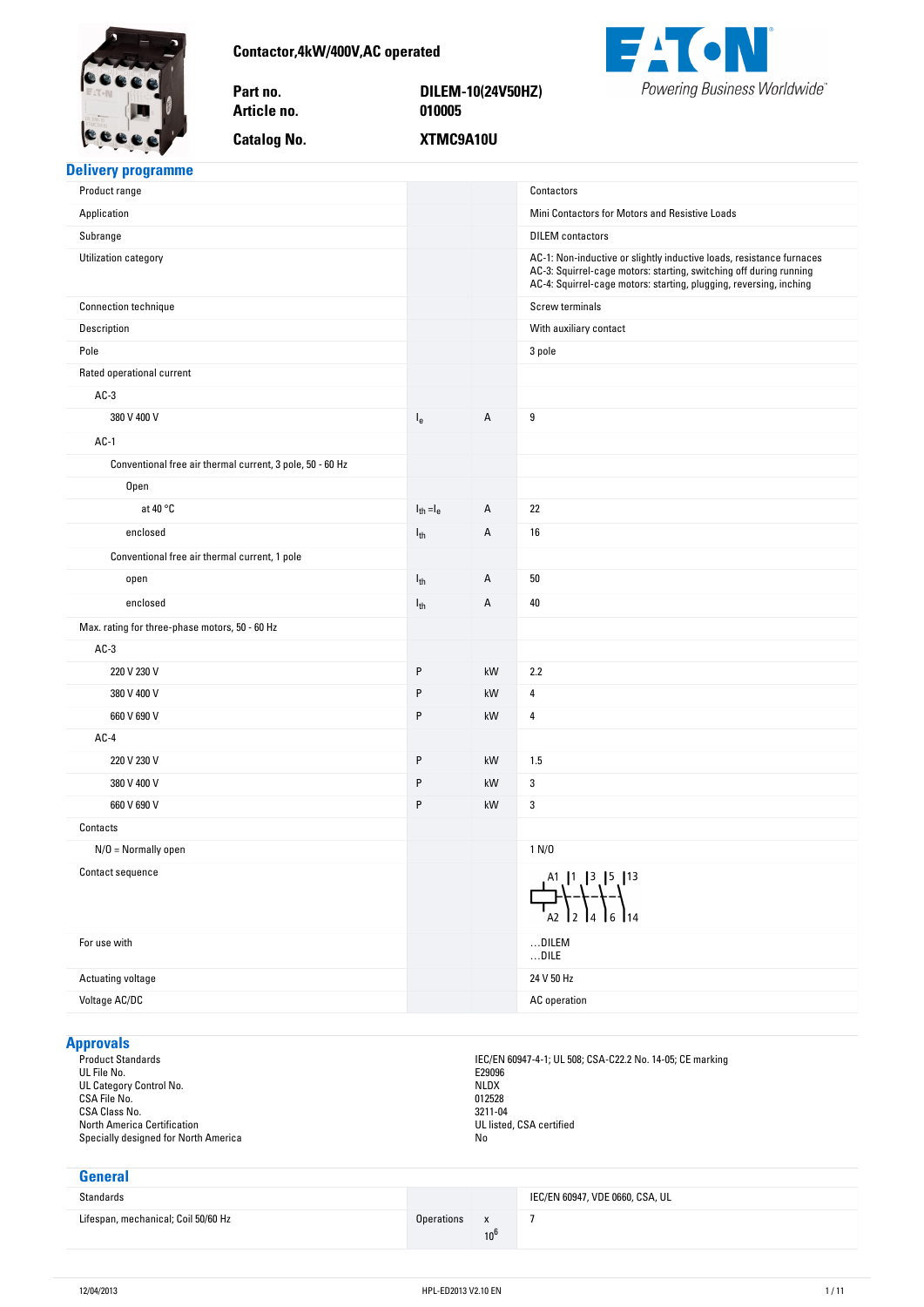| Lifespan, mechanical                                                  | <b>Operations</b>         | $\pmb{\mathsf{x}}$<br>$10^6$ | $10\,$                                                                         |
|-----------------------------------------------------------------------|---------------------------|------------------------------|--------------------------------------------------------------------------------|
| Maximum operating frequency                                           |                           | 0 <sub>ps</sub><br>h         |                                                                                |
| Mechanical                                                            |                           | 0 <sub>ps</sub><br>h         | 9000                                                                           |
| Climatic proofing                                                     |                           |                              | Damp heat, constant, to IEC 60068-2-78<br>Damp heat, cyclic, to IEC 60068-2-30 |
| Ambient temperature                                                   |                           | °C                           |                                                                                |
| <b>Open</b>                                                           |                           | °C                           | $-25 - 50$                                                                     |
| Enclosed                                                              |                           | °C                           | $-25 - 40$                                                                     |
| Mounting position                                                     |                           |                              | As required except vertical<br>with terminals A1/A2 at the<br>bottom           |
| Mounting position                                                     |                           |                              | As required, except vertical with terminals A1/A2 at the bottom                |
| Mechanical shock resistance (IEC/EN 60068-2-27)                       |                           |                              |                                                                                |
| Half-sinusoidal shock, 10 ms                                          |                           |                              |                                                                                |
| Basic unit without auxiliary contact module                           |                           |                              |                                                                                |
| Main contacts, make contacts                                          |                           | g                            | 10                                                                             |
| Main contacts Make/break contacts                                     |                           | g                            | 10/8                                                                           |
| Basic unit with auxiliary contact module                              |                           |                              |                                                                                |
| Main contacts make contact                                            |                           | g                            |                                                                                |
| Make                                                                  |                           | g                            | 10                                                                             |
| Auxiliary contacts Make/break contacts                                |                           | g                            | 20/20                                                                          |
| Protection type                                                       |                           |                              | <b>IP20</b>                                                                    |
| Protection against direct contact when actuated from front (EN 50274) |                           |                              | Finger and back-of-hand proof                                                  |
| Weight                                                                |                           | kg                           | 0.2                                                                            |
| Terminal capacity of auxiliary and main contacts                      |                           |                              |                                                                                |
| Solid                                                                 |                           | mm <sup>2</sup>              | $1 \times (0.75 - 2.5)$<br>$2 \times (0.75 - 2.5)$                             |
| Flexible with ferrule                                                 |                           | mm <sup>2</sup>              | $1 \times (0.75 - 1.5)$<br>$2 \times (0.75 - 1.5)$                             |
| Solid or stranded                                                     |                           | AWG                          | $18 - 14$                                                                      |
| <b>Terminal screw</b>                                                 |                           |                              | M3.5                                                                           |
| Pozidriv screwdriver                                                  |                           | Size                         | $\overline{2}$                                                                 |
| Standard screwdriver                                                  |                           | mm                           | $0.8 \times 5.5$<br>$1 \times 6$                                               |
| Max. tightening torque                                                |                           | Nm                           | 1.2                                                                            |
| Terminal capacity springloaded terminals main and control circuits    |                           |                              |                                                                                |
| Solid                                                                 |                           | mm <sup>2</sup>              | $1 \times (1 - 2.5)$<br>$2 \times (1 - 2.5)$                                   |
| Flexible with ferrule                                                 |                           | mm <sup>2</sup>              | $1 \times (1 - 2.5)$<br>$2 \times (1 - 2.5)$                                   |
| Standard screwdriver                                                  |                           | mm                           | $0.6 \times 3.5$                                                               |
| <b>Main conducting paths</b>                                          |                           |                              |                                                                                |
| Rated impulse withstand voltage                                       | $U_{imp}$                 | V<br>AC                      | 6000                                                                           |
| Overvoltage category/pollution degree                                 |                           |                              | III/3                                                                          |
| Rated insulation voltage                                              | $\mathsf{U}_\mathsf{i}$   | V<br>AC                      | 690                                                                            |
| Rated operational voltage                                             | $\mathsf{U}_{\mathsf{e}}$ | $\mathsf{V}$<br>AC           | 690                                                                            |
| Safe isolation to EN 61140                                            |                           |                              |                                                                                |
| between coil and contacts                                             |                           | V<br>AC                      | 300                                                                            |
| between the contacts                                                  |                           | ${\sf V}$<br>AC              | 300                                                                            |
| Making capacity (cos φ to IEC/EN 60947)                               |                           | A                            | 110                                                                            |
| <b>Breaking capacity</b>                                              |                           |                              |                                                                                |
| 220 V 230 V                                                           |                           | А                            | 90                                                                             |
| 380 V 400 V AC                                                        |                           | Α                            | $90\,$                                                                         |
| 500 V                                                                 |                           | Α                            | 64                                                                             |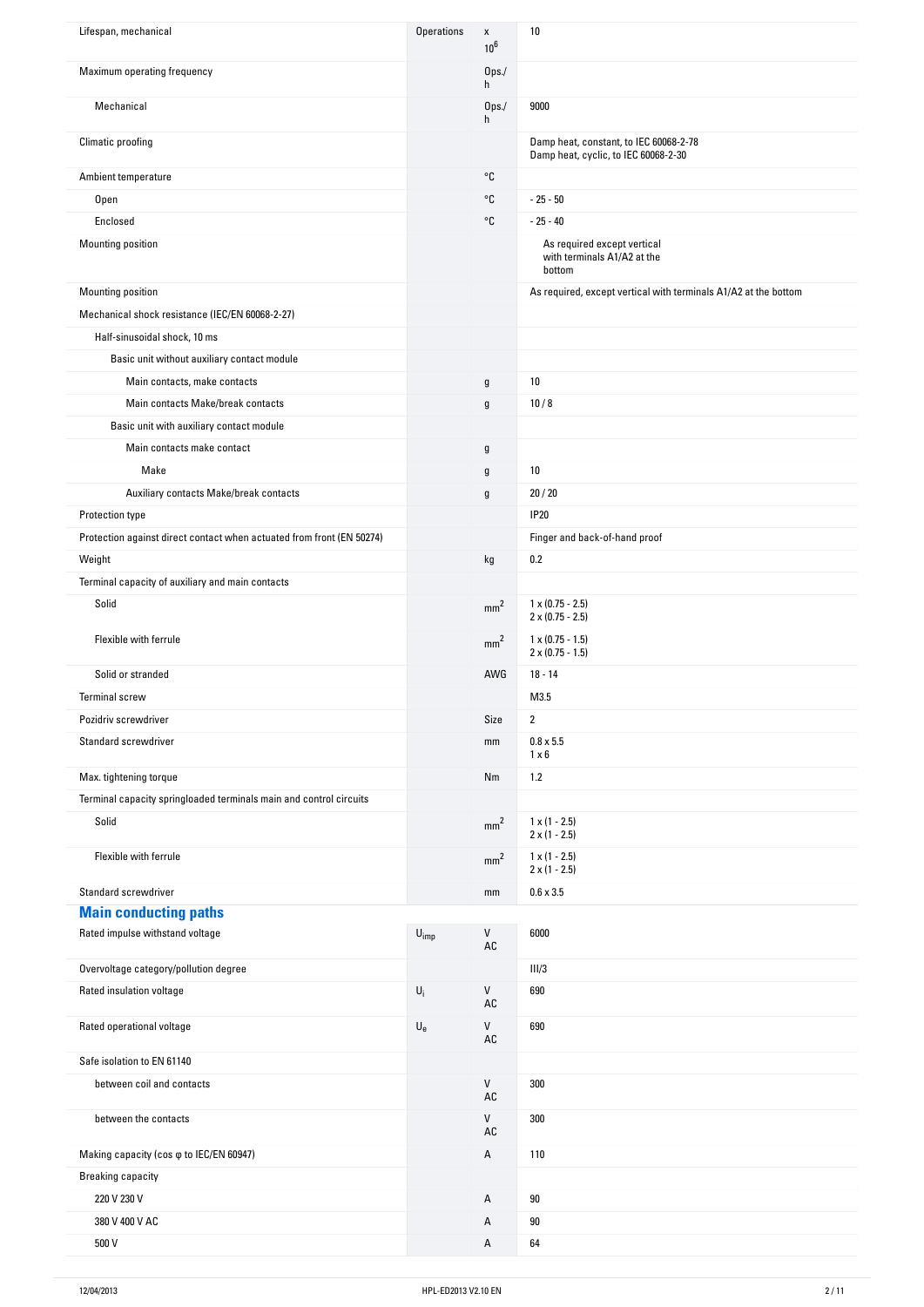| 660 690 V AC                                              |                                                     | А                      | 42                                              |
|-----------------------------------------------------------|-----------------------------------------------------|------------------------|-------------------------------------------------|
| Short-circuit protection maximum fuse                     |                                                     |                        |                                                 |
| Type "2" coordination                                     | $\mathfrak{g} \mathsf{L} / \mathfrak{g} \mathsf{G}$ | A                      | $10\,$                                          |
| Type "1" coordination                                     | $\mathsf{g}\mathsf{L}/\mathsf{g}\mathsf{G}$         | А                      | $20\,$                                          |
| <b>AC</b>                                                 |                                                     |                        |                                                 |
| $AC-1$                                                    |                                                     |                        |                                                 |
| Rated operational current                                 |                                                     |                        |                                                 |
| Conventional free air thermal current, 3 pole, 50 - 60 Hz |                                                     |                        |                                                 |
| Open                                                      |                                                     |                        |                                                 |
| at 40 °C                                                  | $I_{th} = I_e$                                      | Α                      | 22                                              |
| at $50 °C$                                                | $I_{th} = I_e$                                      | А                      | 20                                              |
| at 55 °C                                                  | $I_{th} = I_e$                                      | A                      | 19                                              |
| enclosed                                                  | $I_{th}$                                            | А                      | 16                                              |
| Notes                                                     |                                                     |                        | At maximum permissible ambient air temperature. |
| Conventional free air thermal current, 1 pole             |                                                     |                        |                                                 |
| open                                                      | $I_{th}$                                            | A                      | $50\,$                                          |
| enclosed                                                  | $I_{th}$                                            | А                      | 40                                              |
| Notes                                                     |                                                     |                        | At maximum permissible ambient air temperature. |
| $AC-3$                                                    |                                                     |                        |                                                 |
| Rated operational current                                 |                                                     |                        |                                                 |
| Open, 3-pole: 50 - 60 Hz                                  |                                                     |                        |                                                 |
| Notes                                                     |                                                     |                        | At maximum permissible ambient air temperature. |
| 220 V 230 V                                               | $I_{e}$                                             | A                      | $\boldsymbol{9}$                                |
| 240 V                                                     | $I_{e}$                                             | Α                      | 9                                               |
| 380 V 400 V                                               | $I_{e}$                                             | А                      | $\boldsymbol{9}$                                |
| 415V                                                      | $I_{e}$                                             | А                      | 9                                               |
| 440V                                                      | $I_{e}$                                             | А                      | 9                                               |
| 500 V                                                     | $I_{e}$                                             | Α                      | 6.4                                             |
| 660 V 690 V                                               | $I_{e}$                                             | А                      | 4.8                                             |
| Motor rating                                              | P                                                   | kWh                    |                                                 |
| 220 V 230 V                                               | P                                                   | $\mathsf{k}\mathsf{W}$ | $2.2\,$                                         |
| 240V                                                      | P                                                   | kW                     | $2.5\,$                                         |
| 380 V 400 V                                               | P                                                   | kW                     | 4                                               |
| 415V                                                      | P                                                   | kW                     | 4.3                                             |
| 440 V                                                     | P                                                   | kW                     | $\overline{\mathbf{4}}$                         |
| 500 V                                                     | P                                                   | kW                     | 4                                               |
| 660 V 690 V                                               | P                                                   | kW                     | 4                                               |
| $AC-4$                                                    |                                                     |                        |                                                 |
| Open, 3-pole: 50 - 60 Hz<br>Notes                         |                                                     |                        | At maximum permissible ambient air temperature. |
| 230 V                                                     | $\mathsf{I}_{\mathsf{e}}$                           | A                      | $6.6\,$                                         |
| 240 V                                                     | $I_{e}$                                             | Α                      | $6.6\,$                                         |
| 400 V                                                     | $\mathsf{I}_{\mathsf{e}}$                           | Α                      | $6.6\,$                                         |
| 415V                                                      |                                                     | A                      | $6.6\,$                                         |
|                                                           | $I_e$                                               |                        |                                                 |
| 440 V                                                     | $I_{e}$                                             | A                      | $6.6\,$                                         |
| 500 V                                                     | $I_e$                                               | А                      | 5                                               |
| 690 V                                                     | $I_{e}$                                             | A                      | 3.4                                             |
| Motor rating                                              | P                                                   | kWh                    |                                                 |
| 230 V                                                     | P                                                   | kW                     | 1.5                                             |
| 240 V<br>400 V                                            | P<br>P                                              | kW<br>kW               | $1.8\,$<br>$\mathbf{3}$                         |
| 415V                                                      | P                                                   | kW                     | $3.1\,$                                         |
| 440 V                                                     | P                                                   | kW                     | 3                                               |
| 500 V                                                     | ${\sf P}$                                           | $\mathsf{k}\mathsf{W}$ | $\mathbf{3}$                                    |
|                                                           |                                                     |                        |                                                 |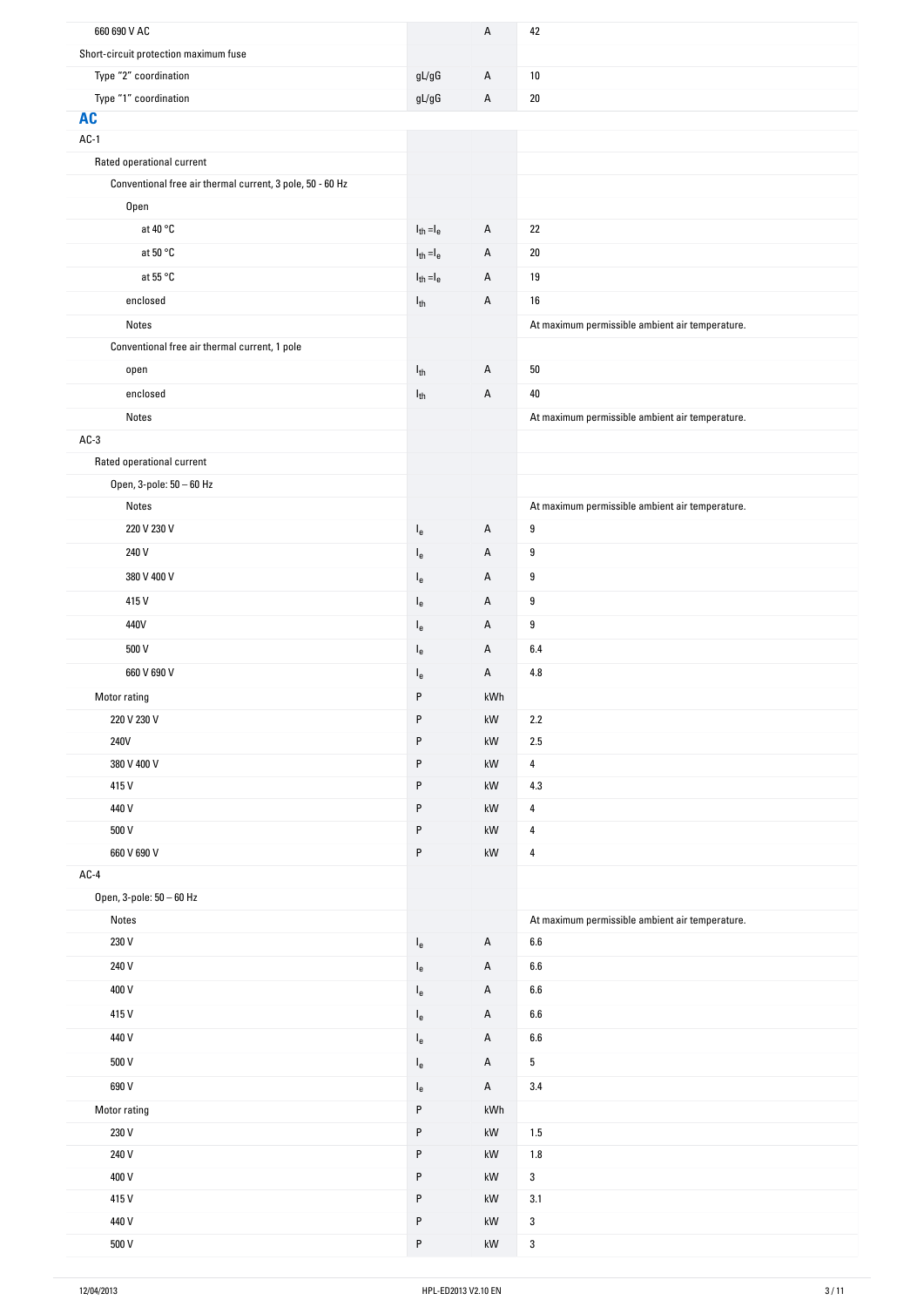| 690 V                                                        | P                         | kW                    | 3                                                   |
|--------------------------------------------------------------|---------------------------|-----------------------|-----------------------------------------------------|
| <b>DC</b>                                                    |                           |                       |                                                     |
| Rated operational current, open                              | $\mathsf{I}_{\mathsf{e}}$ |                       |                                                     |
| $DC - -1$                                                    |                           |                       |                                                     |
| 12 V                                                         | $I_{e}$                   | Α                     | $20\,$                                              |
| 24 V                                                         | $I_{e}$                   | А                     | $20\,$                                              |
| 60 V                                                         | $I_{e}$                   | А                     | 20                                                  |
| 110V                                                         | $I_{e}$                   | Α                     | $20\,$                                              |
| 220 V                                                        | $I_e$                     | Α                     | $20\,$                                              |
| $DC - 3$                                                     |                           |                       |                                                     |
| 12 V                                                         | $I_e$                     | Α                     | 8                                                   |
| 24 V                                                         | $I_e$                     | Α                     | 8                                                   |
| 60 V                                                         | $I_e$                     | Α                     | 4                                                   |
| 110V                                                         | $I_e$                     | Α                     | 3                                                   |
| DC - 5                                                       |                           |                       |                                                     |
| 12 V                                                         | $I_e$                     | Α                     | 2.5                                                 |
| 24 V                                                         | $I_{e}$                   | А                     | 2.5                                                 |
| 60 V                                                         | $\mathsf{I}_{\mathsf{e}}$ | А                     | 2.5                                                 |
| 110V                                                         | $I_e$                     | Α                     | 1.5                                                 |
| 220 V                                                        | $I_e$                     | Α                     | 0.3                                                 |
| Current heat losses (3- or 4-pole)                           |                           |                       |                                                     |
| to I <sub>th</sub>                                           |                           | W                     | $\overline{2}$                                      |
| at Ie to AC-3/400 V                                          |                           | W                     | 0.5                                                 |
| <b>Magnet systems</b>                                        |                           |                       |                                                     |
| Voltage tolerance                                            |                           | $\times$ U $_{\rm c}$ |                                                     |
| Single-voltage coil 50 Hz and dual-voltage coil 50 Hz, 60 Hz | Pick-up                   | x U <sub>c</sub>      | $0.8 - 1.1$                                         |
| Dual-frequency coil 50/60 Hz                                 | Pick-up                   | x U <sub>c</sub>      | $0.85 - 1.1$                                        |
| Power consumption                                            |                           |                       |                                                     |
| AC operation                                                 |                           |                       |                                                     |
| Single-voltage coil 50 Hz and dual-voltage coil 50 Hz, 60 Hz | Pick-up                   | VA                    | 25                                                  |
| Single-voltage coil 50 Hz and dual-voltage coil 50 Hz, 60 Hz | Pick-up                   | W                     | 22                                                  |
| Single-voltage coil 50 Hz and dual-voltage coil 50 Hz, 60 Hz | Sealing                   | VA                    | 4.6                                                 |
|                                                              |                           |                       |                                                     |
| Single-voltage coil 50 Hz and dual-voltage coil 50 Hz, 60 Hz | Sealing                   | W                     | 1.3                                                 |
| Dual-frequency coil 50/60 Hz at 50 Hz                        | Pick-up                   | VA                    | 30                                                  |
| Dual-frequency coil 50/60 Hz at 50 Hz                        | Pick-up                   | W                     | ${\bf 26}$                                          |
| Dual-frequency coil 50/60 Hz at 50 Hz                        | Sealing                   | VA                    | 5.4                                                 |
| Dual-frequency coil 50/60 Hz at 50 Hz                        | Sealing                   | W                     | 1.6                                                 |
| Dual-frequency coil 50/60 Hz at 60 Hz                        | Pick-up                   | VA                    | 29                                                  |
| Dual-frequency coil 50/60 Hz at 60 Hz                        | Pick-up                   | W                     | 24                                                  |
| Dual-frequency coil 50/60 Hz at 60 Hz                        | Sealing                   | VA                    | $3.9\,$                                             |
| Dual-frequency coil 50/60 Hz at 60 Hz                        | Sealing                   | W                     | 1.1                                                 |
| DC operation                                                 |                           |                       |                                                     |
| Notes                                                        |                           |                       | Smoothed DC voltage or three-phase bridge rectifier |
| Duty factor                                                  |                           | $\%$<br>DF            | 100                                                 |
|                                                              |                           |                       |                                                     |
| Switching times at 100 % U <sub>c</sub><br>Make contact      |                           | ms                    |                                                     |
| Closing delay                                                |                           | ms                    |                                                     |
|                                                              |                           | ms                    | 14                                                  |
| Closing delay min.<br>Closing delay max.                     |                           | ms                    | 21                                                  |
| Opening delay                                                |                           | ms                    |                                                     |
| Opening delay min.                                           |                           | ms                    | 8                                                   |
| Opening delay max.                                           |                           | ms                    | $18\,$                                              |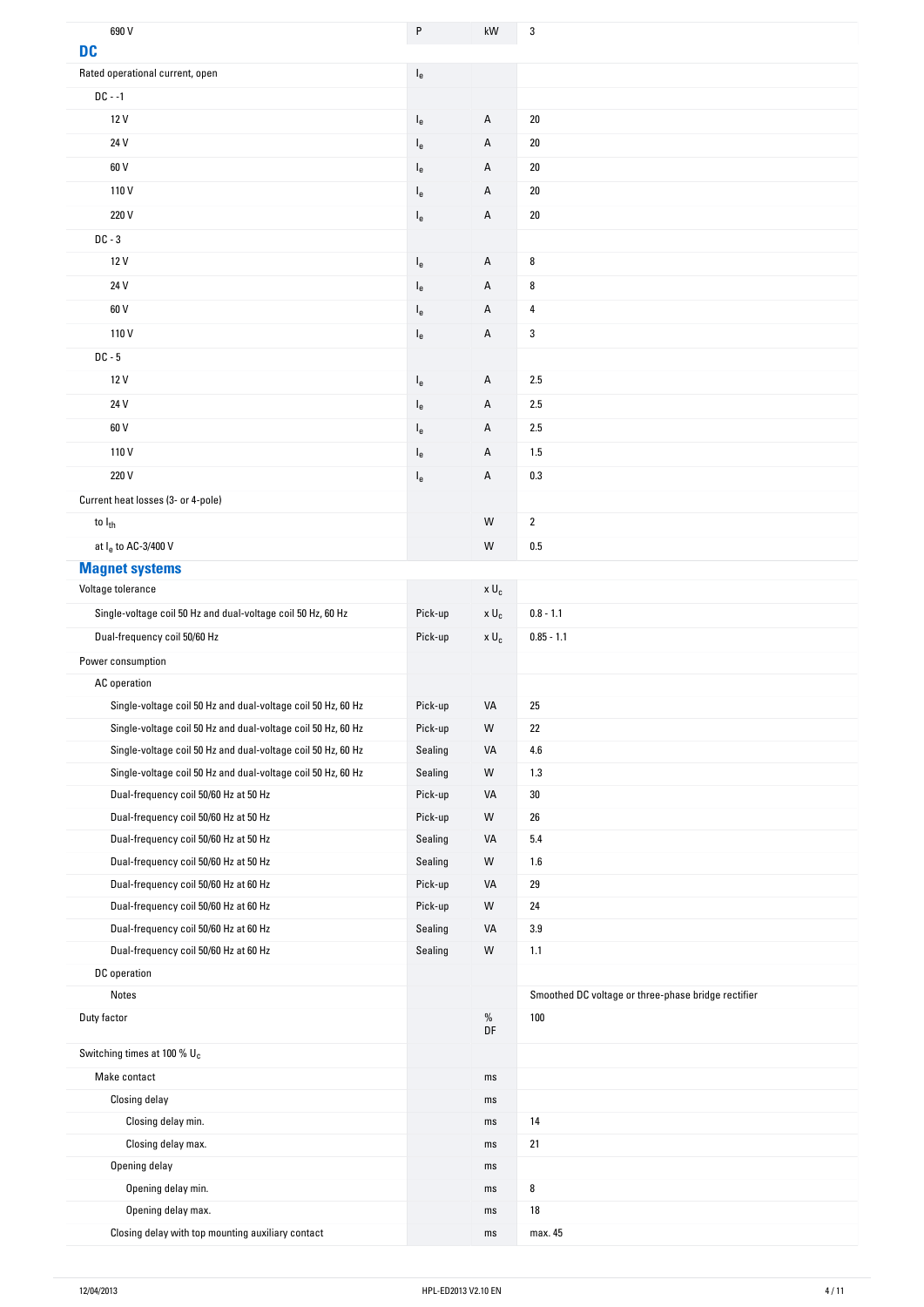| <b>Reversing contactors</b>                                                             |                           |                              |                                                                                   |
|-----------------------------------------------------------------------------------------|---------------------------|------------------------------|-----------------------------------------------------------------------------------|
| Changeover time at 110 % U <sub>c</sub>                                                 |                           | ms                           |                                                                                   |
| Changeover time min.                                                                    |                           | ms                           | 16                                                                                |
| Changeover time max.                                                                    |                           | ms                           | 21                                                                                |
| Arcing time at 690 V AC                                                                 |                           | ms                           | max. 12                                                                           |
| <b>Auxiliary contacts</b>                                                               |                           |                              |                                                                                   |
| Positive operating contacts to ZH 1/457, including auxiliary contact<br>module          |                           |                              | Yes                                                                               |
| Rated impulse withstand voltage                                                         | $U_{imp}$                 | V<br>AC                      | 6000                                                                              |
| Rated insulation voltage                                                                | $\mathsf{U}_i$            | ${\sf V}$<br>AC              | 690                                                                               |
| Rated operational voltage                                                               | $\mathsf{U}_{\mathsf{e}}$ | V                            |                                                                                   |
| Rated operational voltage                                                               | $\mathsf{U}_{\mathsf{e}}$ | V<br>$\mathsf{A}\mathsf{C}$  | 600                                                                               |
| Safe isolation to EN 61140                                                              |                           |                              |                                                                                   |
| between coil and auxiliary contacts                                                     |                           | V<br>AC                      | 300                                                                               |
| between the auxiliary contacts                                                          |                           | V<br>AC                      | 300                                                                               |
| Rated operational current                                                               | $I_e$                     | А                            |                                                                                   |
| AC-15                                                                                   |                           |                              |                                                                                   |
| 220 V 240 V                                                                             | $I_e$                     | А                            | 6                                                                                 |
| 380 V 415 V                                                                             | $I_e$                     | А                            | 3                                                                                 |
| 500 V                                                                                   | $I_e$                     | А                            | 1.5                                                                               |
| DC-13                                                                                   |                           |                              |                                                                                   |
| Contacts in series:                                                                     |                           | А                            |                                                                                   |
| $\mathbf{1}$                                                                            | 24 V                      | А                            | 2.5                                                                               |
| $\overline{2}$                                                                          | 60 V                      | A                            | 2.5                                                                               |
| 3                                                                                       | 100 V                     | А                            | 1.5                                                                               |
| 3                                                                                       | 220 V                     | А                            | 0.5                                                                               |
| Control circuit reliability (at $U_e = 24$ V DC, $U_{min} = 17$ V, I $_{min} = 5.4$ mA) | Failure<br>rate           | λ                            | $<$ 10 <sup>-8</sup> , < one failure at 100 million operations                    |
| Component lifespan at $U_e = 240$ V                                                     |                           |                              |                                                                                   |
| AC-15                                                                                   | <b>Operations</b>         | $\pmb{\mathsf{X}}$<br>$10^6$ | 0.2                                                                               |
| DC-13                                                                                   |                           |                              |                                                                                   |
| L/R = 50 ms: 2 contacts in series at $I_e$ = 0.5 A                                      | Operations                | $\pmb{\mathsf{X}}$<br>$10^6$ | 0.15                                                                              |
| Notes                                                                                   |                           |                              | Switch-on and switch-off conditions based on DC-13, time constant as<br>specified |
| Short-circuit rating without welding                                                    |                           |                              |                                                                                   |
| Maximum overcurrent protective device                                                   |                           |                              |                                                                                   |
| Short-circuit protection only                                                           |                           |                              | PKZM0-4                                                                           |
| Short-circuit protection maximum fuse                                                   |                           |                              |                                                                                   |
| 500 V                                                                                   |                           | Α<br>gG/<br>gL               | $\boldsymbol{6}$                                                                  |
| 500 V                                                                                   |                           | $\mathsf A$<br>fast          | $10\,$                                                                            |
| Current heat loss at Ith                                                                |                           |                              |                                                                                   |
| Per contact                                                                             |                           | W                            | 0.2                                                                               |

## **Technical-data-ETIM-5.0**

Low-voltage industrial components (EG000017) / Magnet contactor, AC-switching (EC000066)

Electric engineering, automation, process control engineering / Low-voltage switch technology / Contactor (LV) / Power contactor, AC switching (ecl@ss8-27-37-10-03 [AAB718011])

| Rated control supply voltage Us at AC<br>50HZ |  | $24 - 24$ |
|-----------------------------------------------|--|-----------|
| Rated control supply voltage Us at AC<br>60HZ |  | 0 - 0     |
| Rated control supply voltage Us at DC         |  | 0 - 0     |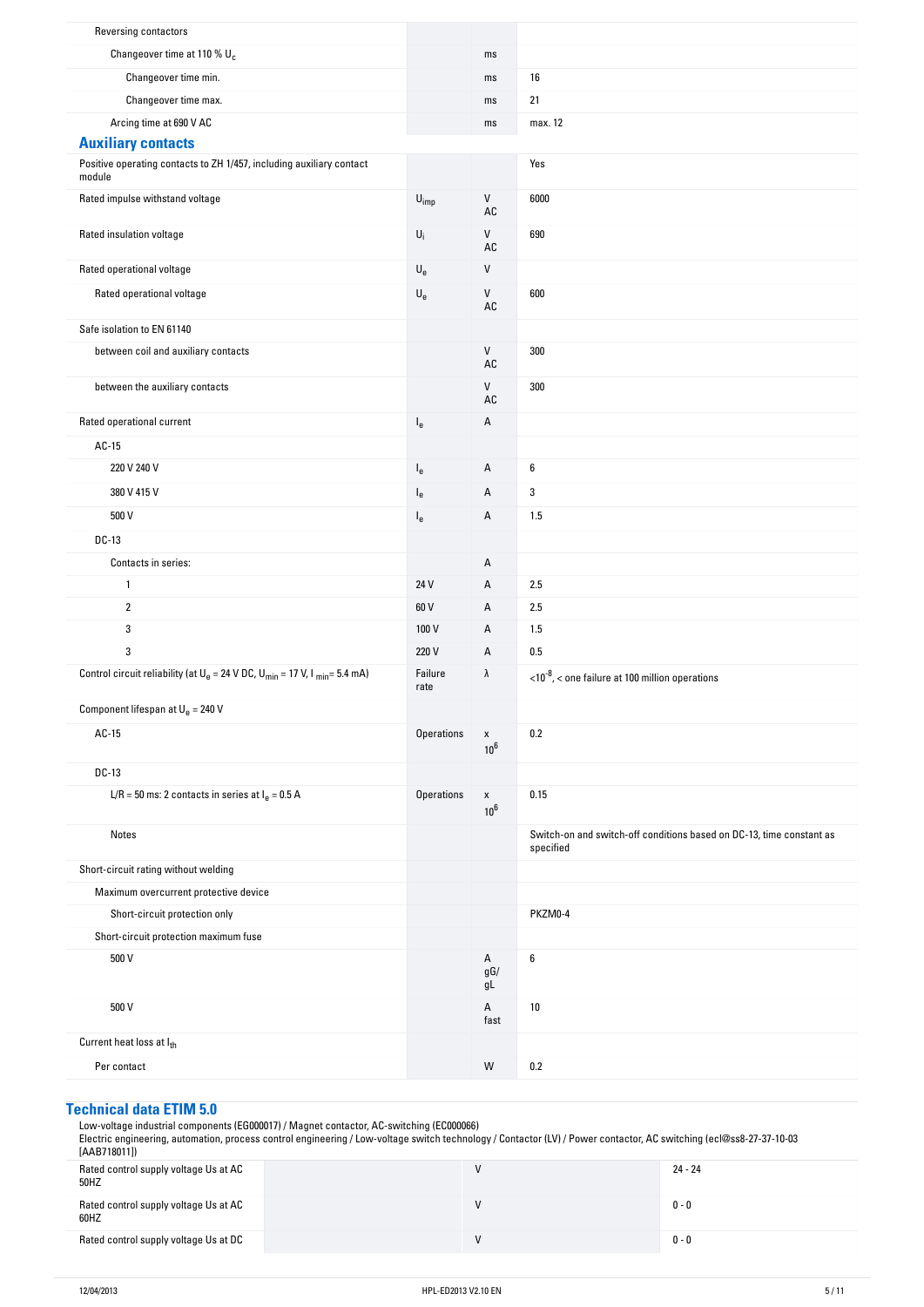| Voltage type for actuating                                 |    | AC               |
|------------------------------------------------------------|----|------------------|
| Rated operation current le at AC-1, 400                    | А  | 22               |
| Rated operation current le at AC-3, 400                    | Α  | $\boldsymbol{9}$ |
| Rated operation power at AC-3, 400 V                       | kW | 4                |
| Rated operation current le at AC-4, 400                    | А  | 6.6              |
| Rated operation power le at AC-4, 400                      | kW | 3                |
| Modular version                                            |    | No               |
| Number of auxiliary contacts as<br>normally open contact   |    |                  |
| Number of auxiliary contacts as<br>normally closed contact |    | $\mathbf{0}$     |
| Connection type main current circuit                       |    | Screw connection |
| Number of normally closed contacts as<br>main contact      |    | 0                |
| Number of main contacts as normally<br>open contact        |    | 3                |

#### **Characteristics**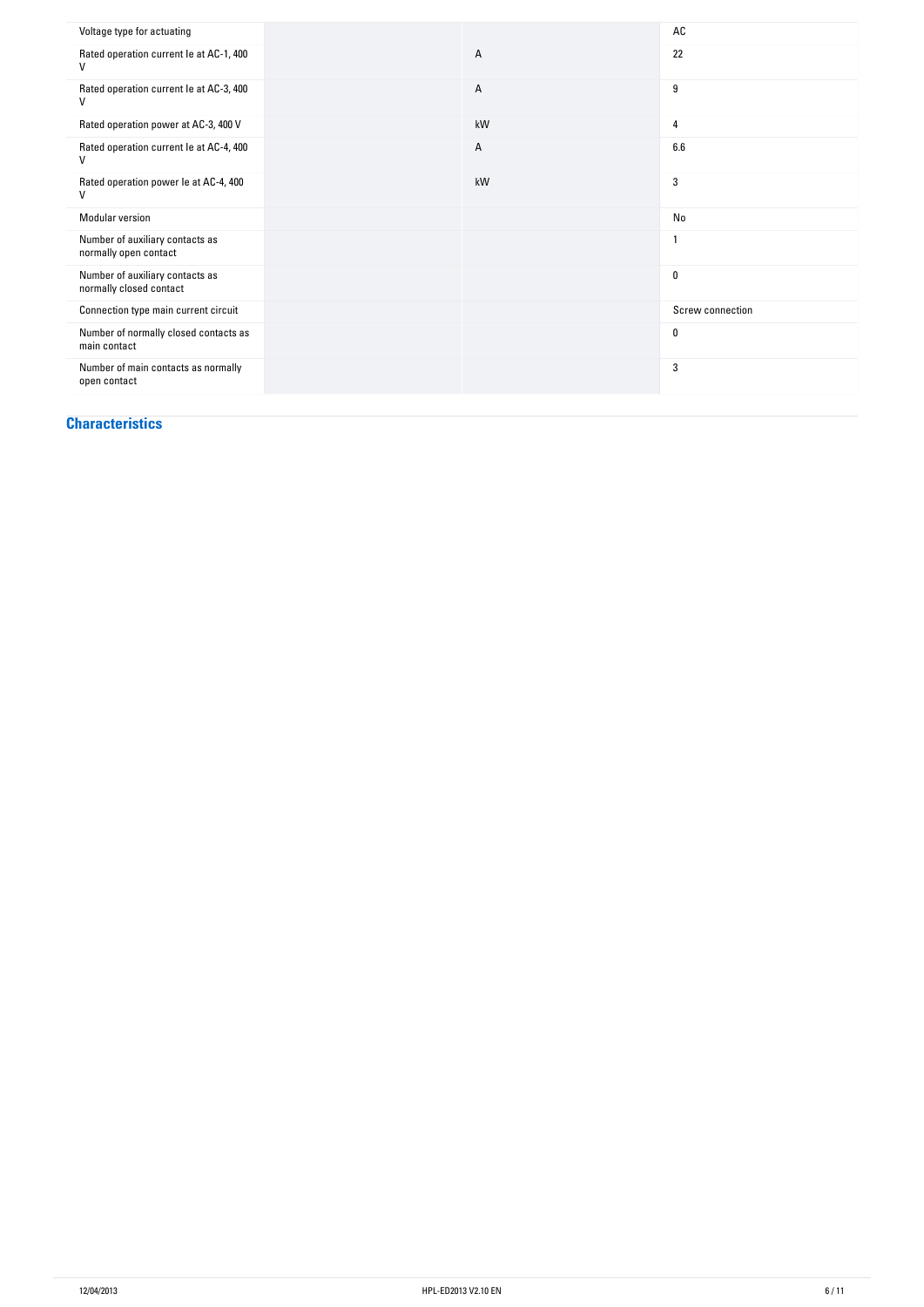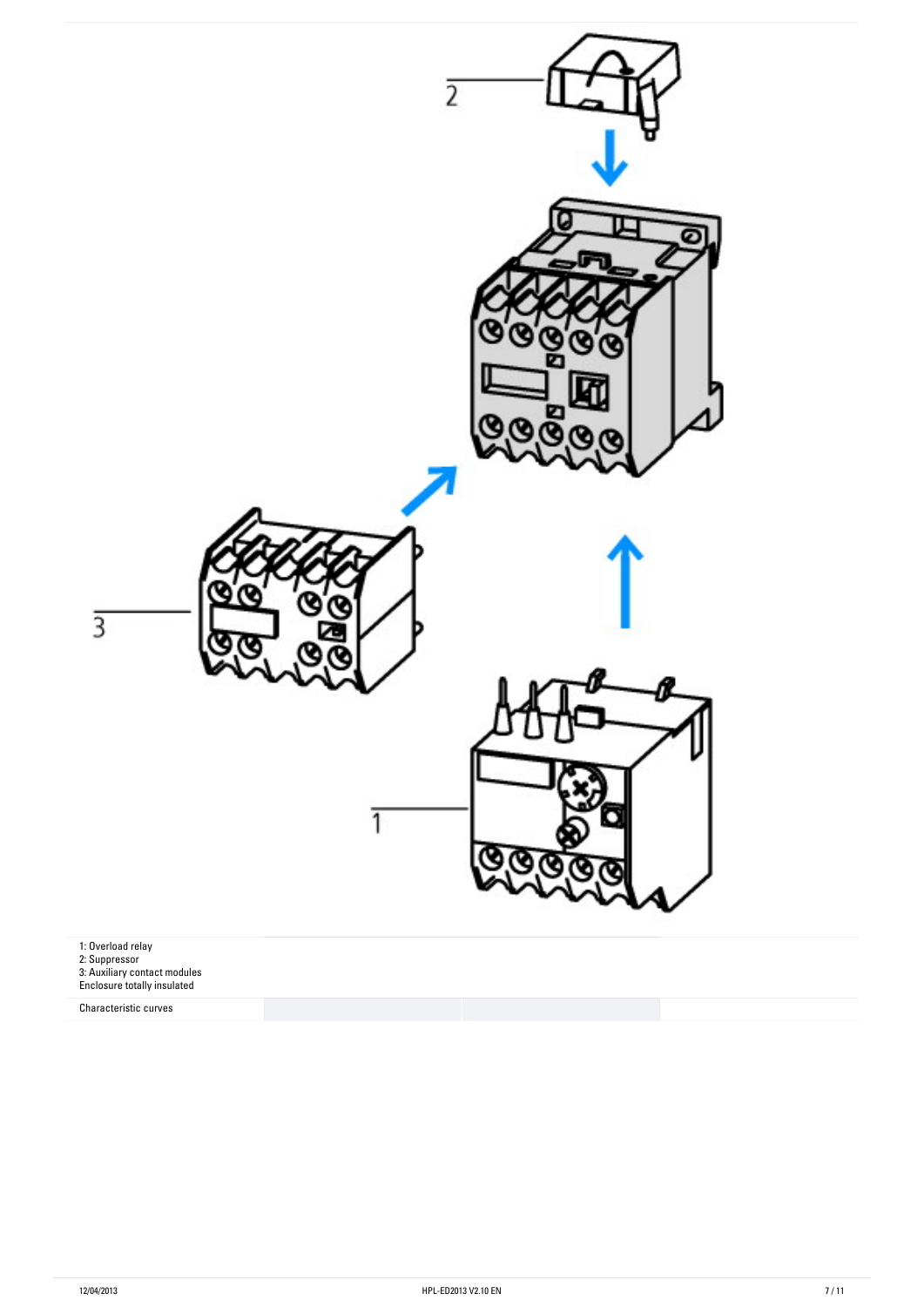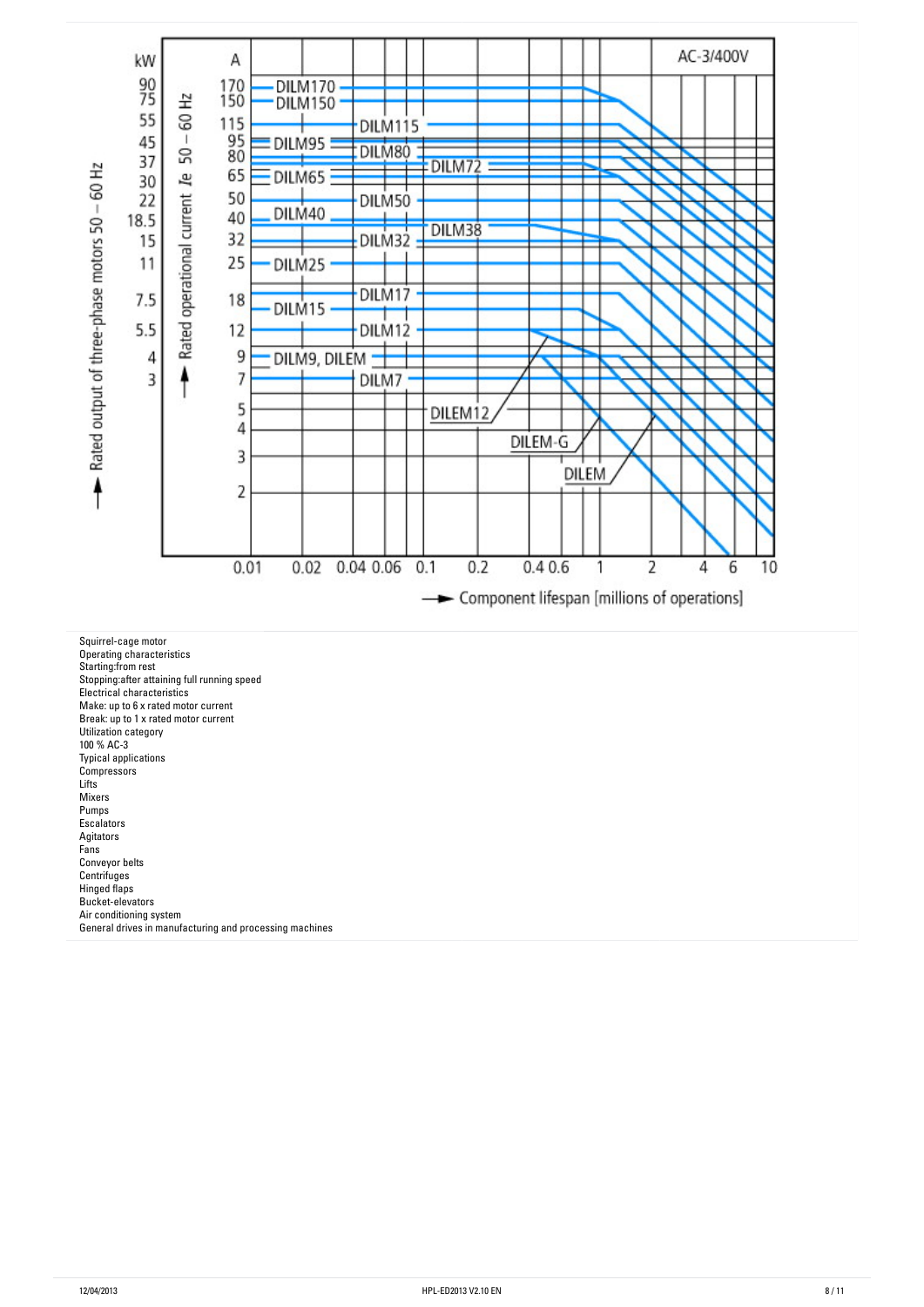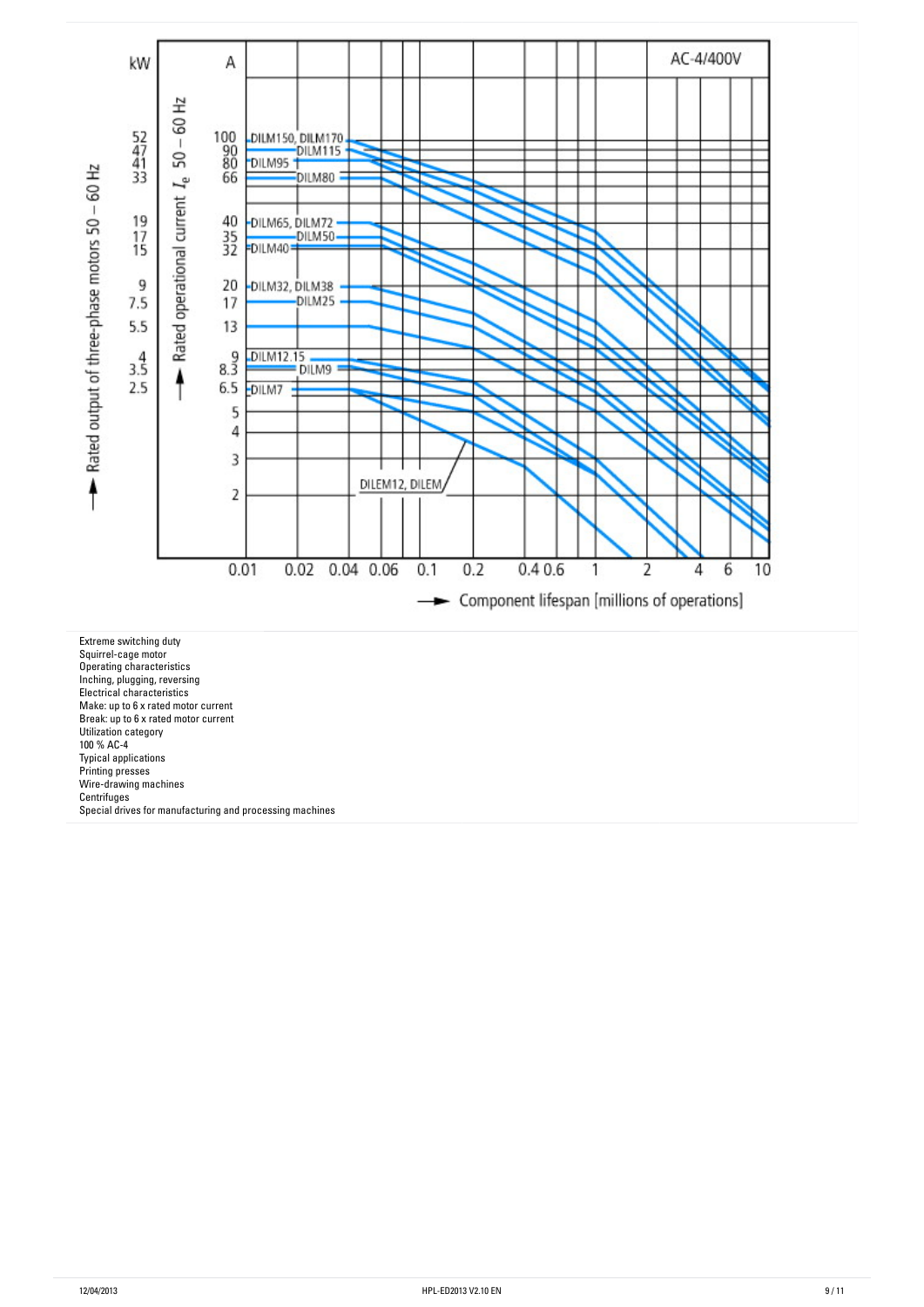